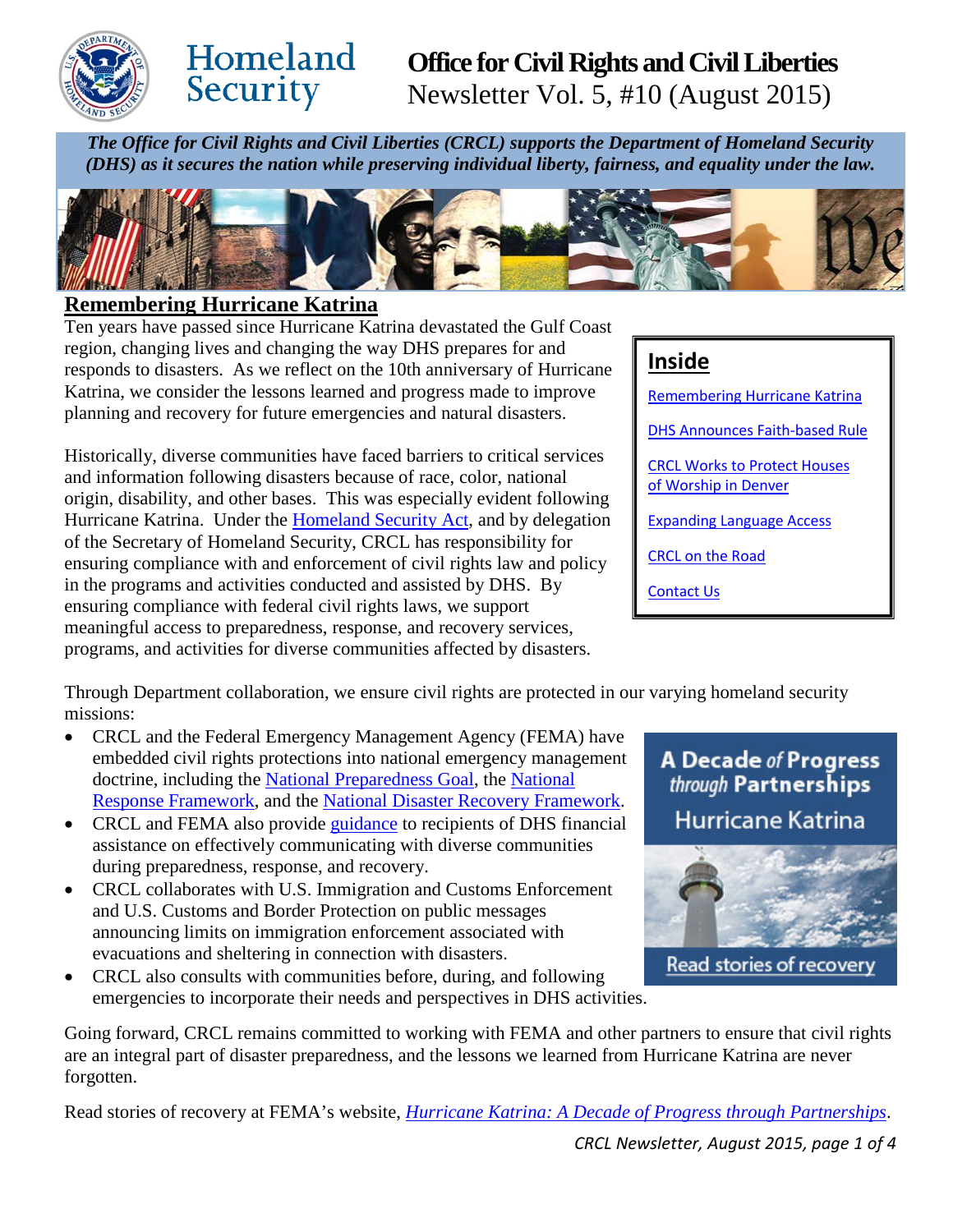## <span id="page-1-0"></span>**DHS Announces Faith-based Rule**

DHS has published in the *Federal Register* a [supplemental notice of proposed rulemaking on](http://www.federalregister.gov/articles/2015/08/06/2015-18257/nondiscrimination-in-matters-pertaining-to-faith-based-organizations)  [Nondiscrimination in Matters Pertaining to Faith-Based Organizations.](http://www.federalregister.gov/articles/2015/08/06/2015-18257/nondiscrimination-in-matters-pertaining-to-faith-based-organizations) Following an initial proposal published in 2008, DHS proposes to issue a rule to ensure that faith-based organizations may compete on an equal footing with other organizations for direct federal financial assistance for which they are otherwise eligible, and to allow those groups to fully participate in federally supported social service programs, while beneficiaries under those programs also receive appropriate protections. The proposed rule would implement policy set forth in Executive Orders issued by President Barack Obama and by President George W. Bush, including Executive Order 13559, Fundamental Principles and Policymaking Criteria for Partnerships with Faith-Based and Other Neighborhood Organizations (November 17, 2010). The principal provisions of the proposed rule are:

- Equal treatment, nondiscrimination, and independence for faith-based organizations seeking to participate in social service programs funded by alongside assurance that such organizations may not discriminate against beneficiaries of the social service programs on the basis of the beneficiaries' religion. Faith-based organizations participating in DHS programs would maintain their independence, including practice of their religious beliefs and selection of board members.
- DHS direct financial assistance could not be used to support explicitly religious activities. Indirect financial assistance – such as a voucher or certificate placed in the hands of a beneficiary, who can use the voucher with a choice of providers – could be used for programs with more religious content, so long as the beneficiary has a true choice of providers including an adequate secular option.
- Beneficiaries of social service programs provided through faith-based organizations would generally receive a notice of the protections afforded to them, and could seek a referral to a different provider for programs receiving direct DHS financial assistance.
- The existing statutory and regulatory provisions pertaining to employment discrimination based on religion would not be affected by the proposed rule.

DHS is seeking public comment on the [proposed rule.](http://www.federalregister.gov/articles/2015/08/06/2015-18257/nondiscrimination-in-matters-pertaining-to-faith-based-organizations) Any public comments **must be received by October 5, 2015** and can be submitted through the eRulemaking Portal at [www.regulations.gov,](http://www.regulations.gov/) or by other means set forth in the proposed rule.

*Read more*: [Promoting Common-Ground Reforms of Social Service Partnerships,](https://www.whitehouse.gov/blog/2015/08/05/promoting-common-ground-reforms-social-service-partnerships) White House Office of Faith-based and Neighborhood Partnerships (August 5, 2015).

## <span id="page-1-1"></span>**CRCL Works to Protect Houses of Worship in Denver**

CRCL, in partnership with the U.S. Attorney's Office for the District of Colorado, recently hosted a special engagement to discuss protecting houses of worship in Denver. The meeting was held to address concerns and vulnerabilities felt by various communities of faith following the church shooting in Charleston, South Carolina and active shooter threats in the Denver area. More than 200 faith-based and community leaders, local law enforcement, federal partners, and advocacy groups attended.

U.S. Attorney John Walsh spoke on how his office works with local authorities and the Federal Bureau of Investigation (FBI) to keep communities informed about potential threats. Federal and advocacy representatives also presented on these topics:

- an FBI Special Agent spoke on preparing for active shooter scenarios and special training available for communities to better prepare for incidents
- the U.S. Department of Justice Civil Rights Division spoke on ways that hate crimes are prosecuted and how communities can be involved in that process
- the Anti-Defamation League spoke on various symbols that hate groups use to promote their ideology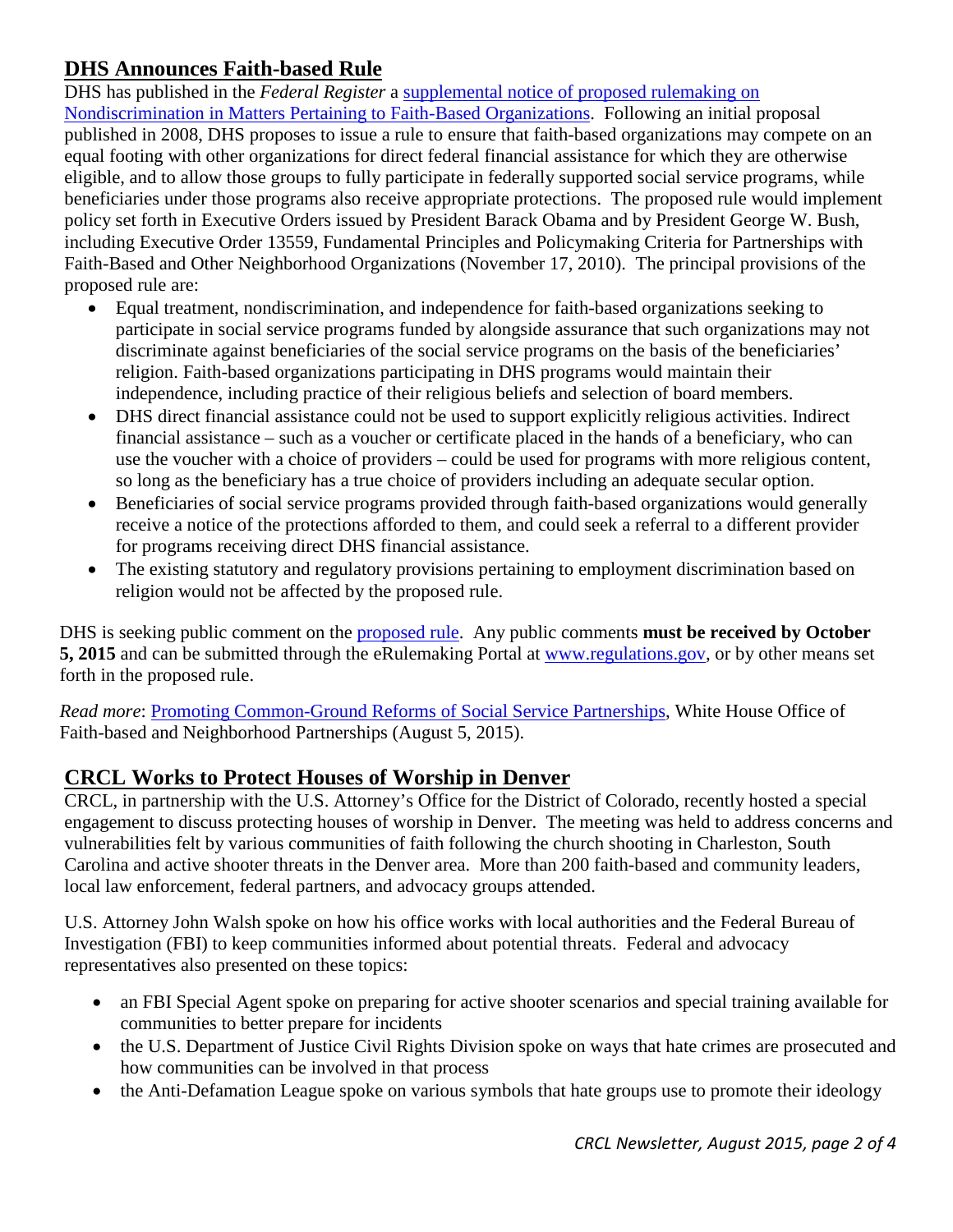- the President of Colorado Sikhs spoke on the Sikh community's efforts to protect their houses of worship following the active shooter incident at a Sikh temple in Oak Creek, Wisconsin in 2012
- the DHS Protective Service Advisor for Colorado spoke on the available community resources to assess and protect houses of worship

CRCL will conduct similar events with diverse communities in other metropolitan areas. For more information on DHS resources for communities, see our [Community Outreach and Training webpage](http://dhs.gov/community-outreach-and-training) or email [communityengagement@hq.dhs.gov.](mailto:communityengagement@hq.dhs.gov)

## <span id="page-2-0"></span>**15 Years of Expanding Language Access**

August 11, 2015 marked 15 years since the signing of Executive Order 13166, *[Improving Access to Services](http://www.gpo.gov/fdsys/pkg/FR-2000-08-16/pdf/00-20938.pdf)  [for Persons with Limited English Proficiency](http://www.gpo.gov/fdsys/pkg/FR-2000-08-16/pdf/00-20938.pdf)* (August 11, 2000), which expanded language access across the federal government. CRCL is charged with implementing the Executive Order throughout DHS. We have taken great strides to ensure meaningful access for LEP individuals in our programs and activities. Our progress in recent years includes:

- Establishing the DHS Language Access Working group to focus on related issues and needs across DHS Components
- Developing and implementing the first-ever DHS [Language Access Plan](http://www.dhs.gov/department-homeland-security-language-access-plan) (in 2012) and individual [Component Language Access Plans,](http://www.dhs.gov/language-access) which will soon be finalized and released to the public
- Improving access for LEP persons in the complaint and redress processes, including providing CRCL's [complaint form in multiple languages](http://www.dhs.gov/file-civil-rights-complaint) and translation and interpretation services
- Increasing outreach and services to LEP persons and diverse communities in the languages they speak and understand, including rare or less common indigenous languages of Central and South America
- Developing and disseminating "I Speak" language identification materials across DHS for use in law enforcement activity, disaster response, and other DHS encounters with LEP persons
- Integrating language access considerations in planning and procedures connected to public alerts
- Improving access for LEP persons in disaster services, including the [FEMA mobile app in](http://www.fema.gov/es/aplicacion-de-fema-para-dispositivos-moviles) Spanish
- Increasing the availability of immigration benefits and services information in multiple languages through [U.S. Citizenship and Immigration Services Multilingual Resource Center](http://www.uscis.gov/tools/multilingual-resource-center)

CRCL has consulted with stakeholders such as LEP persons and their representative organizations for their input on our language access initiatives. Stakeholder feedback has improved our work and overall efforts to provide timely and high quality language services across the Department's many missions and program areas. We welcome your continued feedback and ideas on these issues.

## <span id="page-2-1"></span>**CRCL on the Road, August**

#### *August 17 – Denver, Colorado*

CRCL convened meetings with the U.S. Attorney's Office and diverse community stakeholders.

#### *August 25 – Denver, Colorado*

CRCL convened its quarterly community engagement roundtables with diverse ethnic and community-based organizations.

#### *August 27 – Los Angeles, California*

CRCL convened its quarterly community engagement roundtables with diverse ethnic and community-based organizations.

#### *August 24 – Philadelphia, Pennsylvania*

CRCL convened meetings with diverse community stakeholders.

#### *August 26 – Atlanta, Georgia*

CRCL convened its quarterly community engagement roundtables with diverse ethnic and community-based organizations.

#### *August 27 – Boston, Massachusetts*

CRCL participated in the BRIDGES roundtable with local federal partners and diverse community leaders.